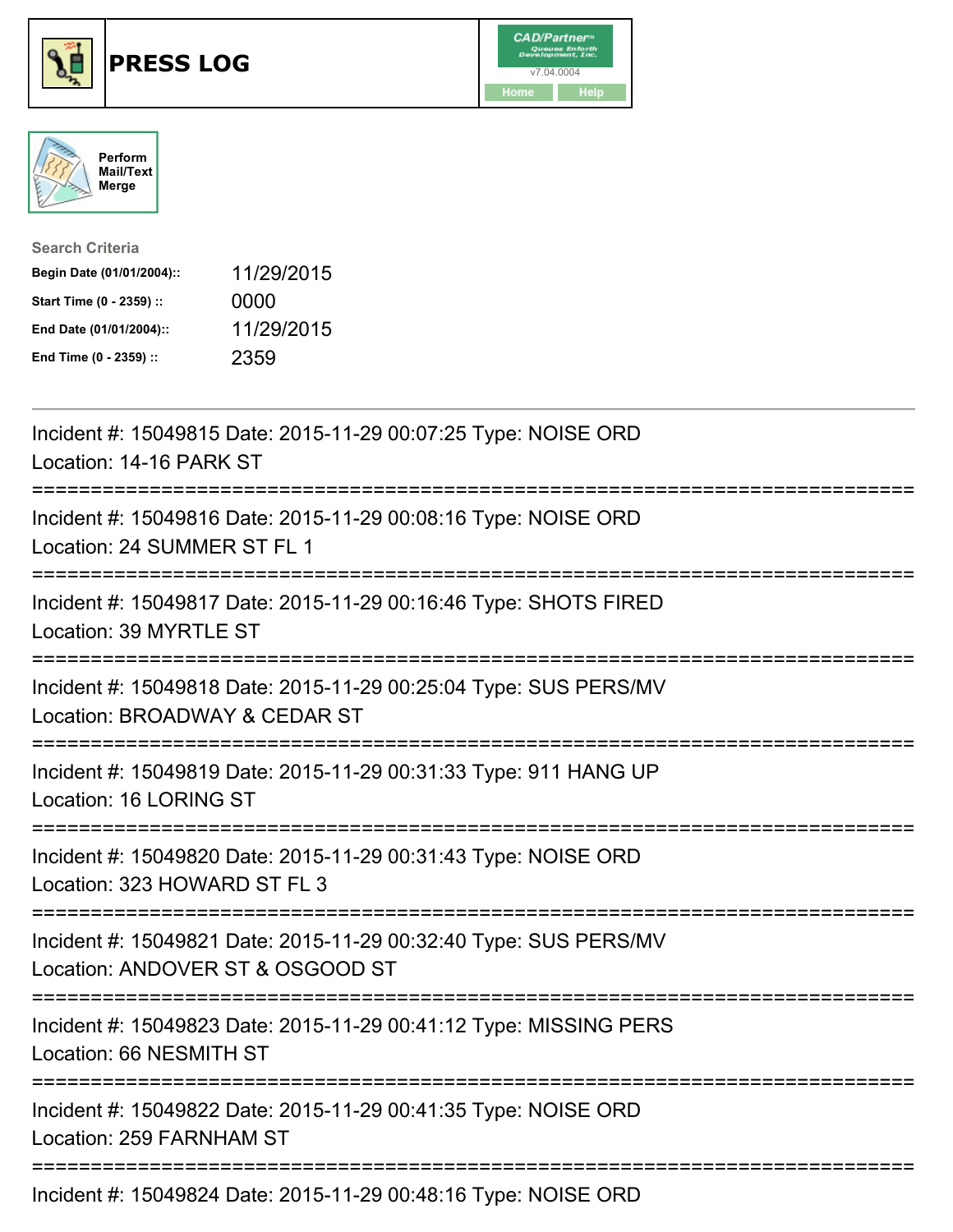Location: 8 CORNISH ST FL 2 =========================================================================== Incident #: 15049825 Date: 2015-11-29 01:05:30 Type: DISTURBANCE Location: ROCKY CLUB / 11 TRINITY ST =========================================================================== Incident #: 15049826 Date: 2015-11-29 01:09:26 Type: DISTURBANCE Location: 157 NEWBURY ST =========================================================================== Incident #: 15049827 Date: 2015-11-29 01:13:14 Type: NOISE ORD Location: 36 RHINE ST FL 2 =========================================================================== Incident #: 15049829 Date: 2015-11-29 01:15:53 Type: NOISE ORD Location: 64 MANCHESTER ST =========================================================================== Incident #: 15049828 Date: 2015-11-29 01:21:41 Type: TOW OF M/V Location: 60 NEWBURY ST =========================================================================== Incident #: 15049830 Date: 2015-11-29 01:39:56 Type: ROBBERY PAST Location: LAWRENCE ST =========================================================================== Incident #: 15049831 Date: 2015-11-29 01:50:26 Type: E911 HANGUP Location: 57 BROMFIFLD ST =========================================================================== Incident #: 15049833 Date: 2015-11-29 01:59:22 Type: NOISE ORD Location: 24 INMAN ST #1 FL 1 =========================================================================== Incident #: 15049832 Date: 2015-11-29 01:59:26 Type: NOISE ORD Location: 24 SUMMER ST =========================================================================== Incident #: 15049834 Date: 2015-11-29 02:12:29 Type: NOISE ORD Location: 210 MERRIMACK ST #520 =========================================================================== Incident #: 15049835 Date: 2015-11-29 02:18:56 Type: MAN DOWN Location: 248 BROADWAY =========================================================================== Incident #: 15049836 Date: 2015-11-29 02:25:49 Type: NOISE ORD Location: 12 FALMOUTH ST #1 =========================================================================== Incident #: 15049837 Date: 2015-11-29 02:33:18 Type: DISTURBANCE Location: 4 SAUNDERS ST FL 2 ===========================================================================

Incident #: 15049838 Date: 2015-11-29 02:34:31 Type: NOISE ORD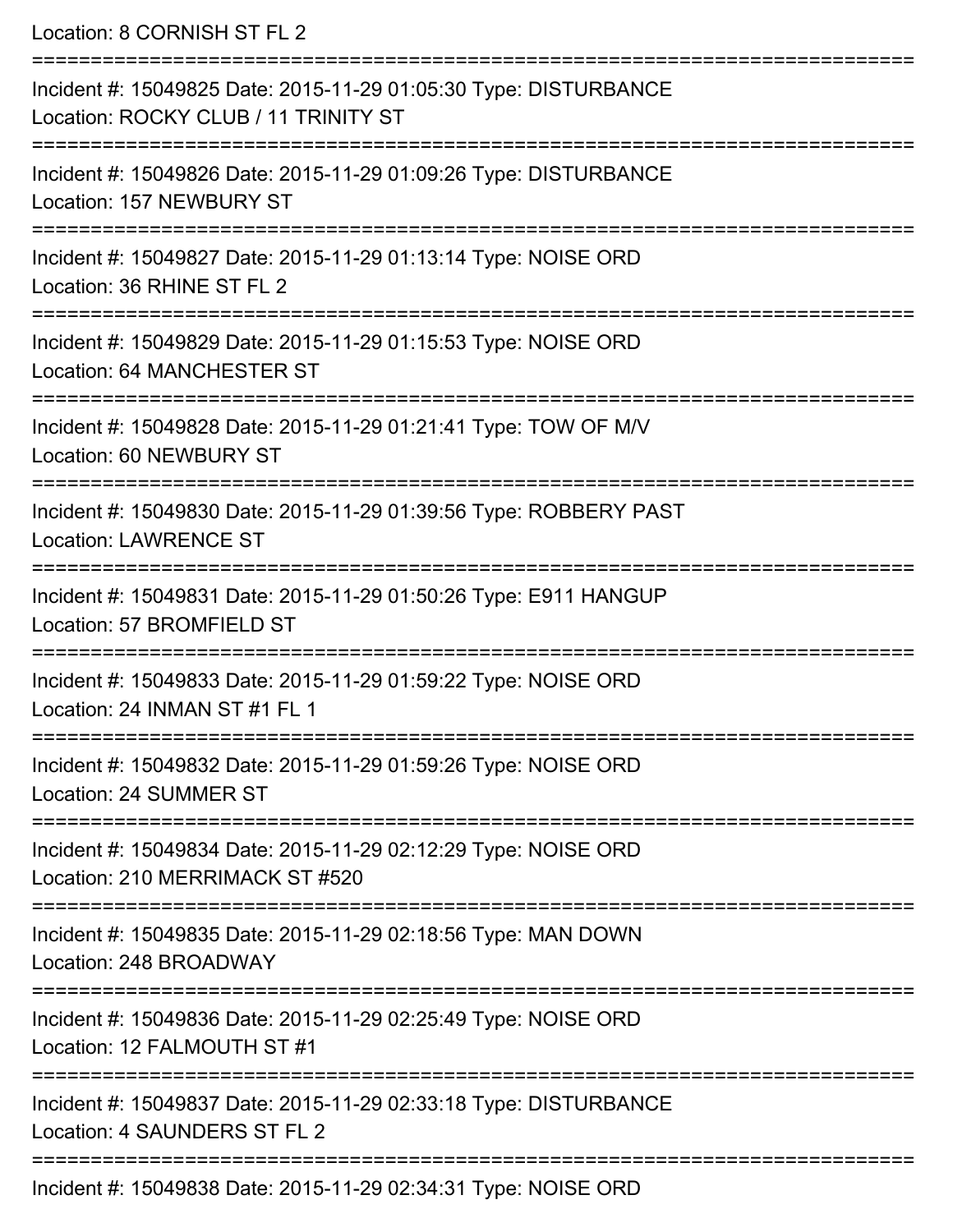| Incident #: 15049839 Date: 2015-11-29 02:54:43 Type: NOISE ORD<br>Location: 157 NEWBURY ST                               |
|--------------------------------------------------------------------------------------------------------------------------|
| Incident #: 15049840 Date: 2015-11-29 02:55:08 Type: NOISE ORD<br>Location: 564 ANDOVER ST                               |
| Incident #: 15049841 Date: 2015-11-29 03:04:22 Type: DISTURBANCE<br>Location: 265 ANDOVER ST                             |
| Incident #: 15049842 Date: 2015-11-29 03:06:39 Type: TOW/REPOSSED<br>Location: 80 WATER ST                               |
| Incident #: 15049843 Date: 2015-11-29 03:09:11 Type: TRESPASSING<br>Location: 118 BRADFORD ST                            |
| Incident #: 15049844 Date: 2015-11-29 03:21:46 Type: M/V STOP<br>Location: 90 LOWELL ST                                  |
| Incident #: 15049845 Date: 2015-11-29 03:24:40 Type: DRUG VIO<br>Location: 233 JACKSON ST #6                             |
| Incident #: 15049847 Date: 2015-11-29 03:45:28 Type: M/V STOP<br>Location: ARLINGTON ST & LAWRENCE ST                    |
| Incident #: 15049846 Date: 2015-11-29 03:45:54 Type: NEIGHBOR PROB<br>Location: 233 JACKSON ST #6 FL 2                   |
| Incident #: 15049848 Date: 2015-11-29 04:05:22 Type: DISTURBANCE<br>Location: 159 CARLETON ST<br>----------------------- |
| Incident #: 15049849 Date: 2015-11-29 04:08:37 Type: SUS PERS/MV<br>Location: 61 FERRY ST #2 FL 2                        |
| Incident #: 15049850 Date: 2015-11-29 04:14:00 Type: SUS PERS/MV<br>Location: ISLAND ST & UNION ST                       |
| Incident #: 15049851 Date: 2015-11-29 04:25:27 Type: HIT & RUN M/V<br>Location: 196 JACKSON ST                           |
| Incident #: 15049852 Date: 2015-11-29 04:31:01 Type: DISTURBANCE                                                         |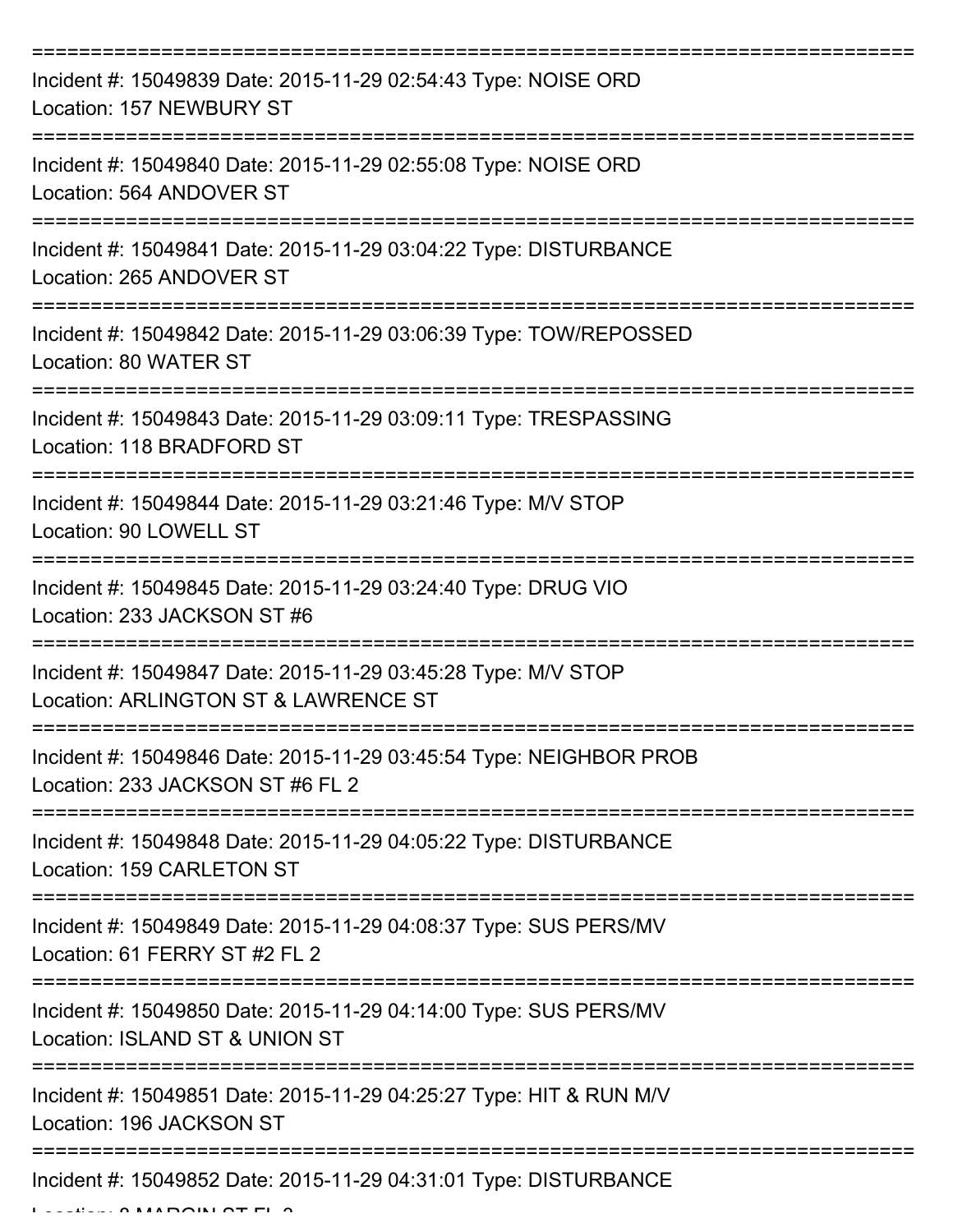| Incident #: 15049853 Date: 2015-11-29 04:31:24 Type: EXTRA SURVEIL<br><b>Location: ESSEX ST</b>                           |
|---------------------------------------------------------------------------------------------------------------------------|
| Incident #: 15049854 Date: 2015-11-29 04:48:55 Type: SPECIAL CHECK<br><b>Location: ESSEX ST</b>                           |
| Incident #: 15049855 Date: 2015-11-29 05:01:15 Type: ALARMS<br>Location: DOMINO'S PIZZA / 58 S BROADWAY                   |
| Incident #: 15049856 Date: 2015-11-29 05:07:27 Type: SHOTS FIRED<br>Location: 48 WARREN ST                                |
| Incident #: 15049857 Date: 2015-11-29 05:08:35 Type: LOUD NOISE<br>Location: ALBION ST & AVON ST                          |
| Incident #: 15049858 Date: 2015-11-29 05:11:52 Type: FIGHT<br>Location: 419 LOWELL ST                                     |
| Incident #: 15049859 Date: 2015-11-29 05:17:08 Type: DISTURBANCE<br>Location: 60 BELLEVUE ST FL 3                         |
| Incident #: 15049860 Date: 2015-11-29 05:57:48 Type: MAL DAMAGE<br>Location: 104 WATER ST                                 |
| Incident #: 15049861 Date: 2015-11-29 07:10:59 Type: PARK & WALK<br>Location: BROADWAY                                    |
| Incident #: 15049862 Date: 2015-11-29 07:24:38 Type: MV/BLOCKING<br>Location: 2 BROOK ST                                  |
| Incident #: 15049863 Date: 2015-11-29 08:48:54 Type: ALARM/HOLD<br>Location: RESD; TRUMITA / 64 GROTON ST                 |
| Incident #: 15049864 Date: 2015-11-29 08:53:49 Type: ALARM/HOLD<br>Location: 447 HIGH ST                                  |
| Incident #: 15049865 Date: 2015-11-29 08:56:45 Type: HIT & RUN M/V<br>Location: 60 NEWBURY ST                             |
| Incident #: 15049866 Date: 2015-11-29 09:09:00 Type: ALARM/BURG<br>Location: LAIMDENICE EAMILY NEVELODMENIT / 34 IMERT RT |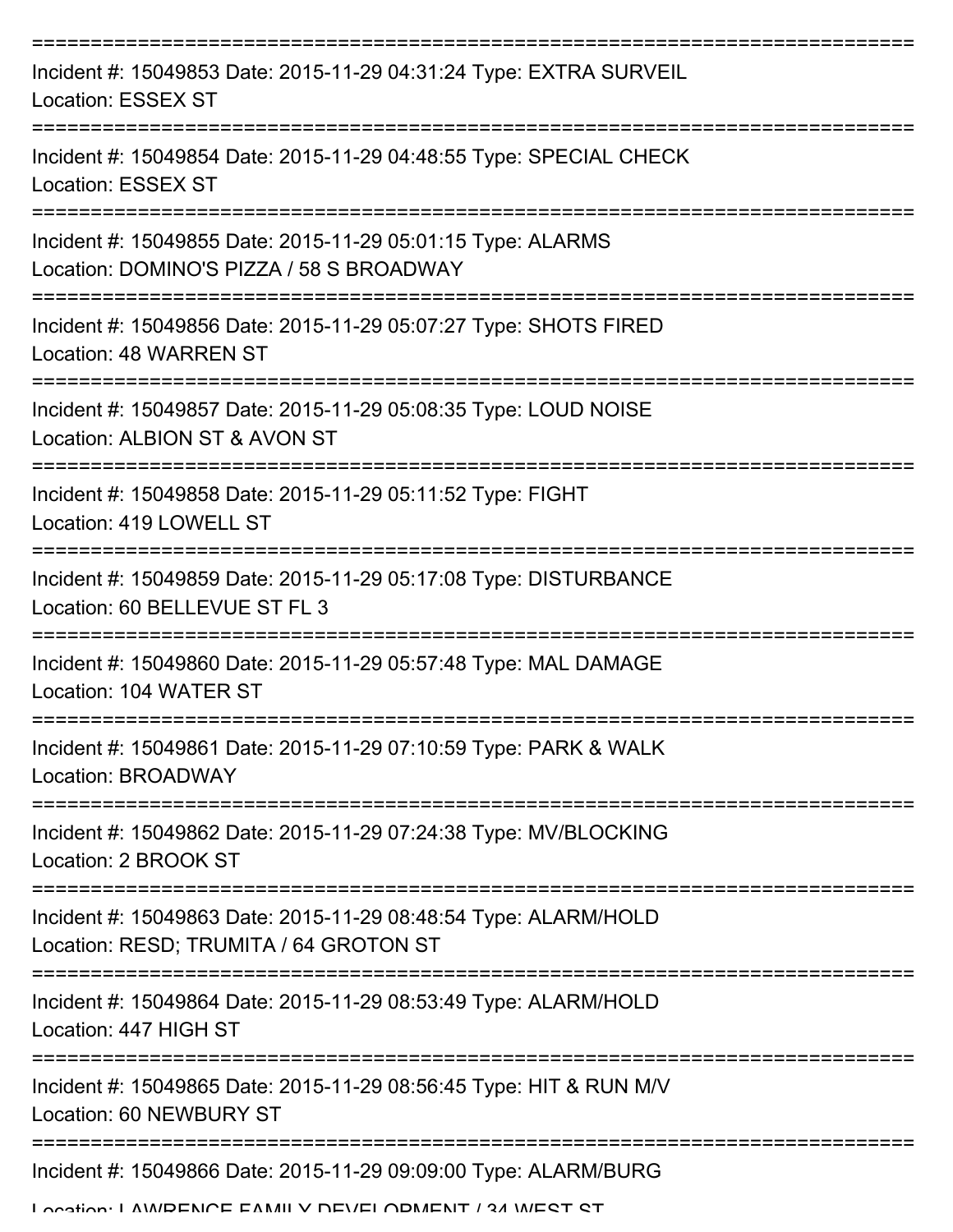| Incident #: 15049867 Date: 2015-11-29 10:40:00 Type: RECOV/STOL/MV<br>Location: JACKSON ST & OAK ST                   |
|-----------------------------------------------------------------------------------------------------------------------|
| Incident #: 15049868 Date: 2015-11-29 10:52:46 Type: ROBBERY PAST<br>Location: EMBANKMENT RD & ESSEX ST               |
| Incident #: 15049869 Date: 2015-11-29 11:00:30 Type: FIGHT<br>Location: 378 HAVERHILL ST                              |
| Incident #: 15049870 Date: 2015-11-29 11:16:06 Type: B&E/MV/PAST<br>Location: 32 SAVOIE AV                            |
| Incident #: 15049871 Date: 2015-11-29 11:22:36 Type: M/V STOP<br>Location: GRAFTON ST & WINTHROP AV                   |
| Incident #: 15049872 Date: 2015-11-29 11:22:44 Type: ALARM/BURG<br>Location: GLENN ST ASSOCIATES / 148 SHEPARD ST     |
| Incident #: 15049873 Date: 2015-11-29 11:59:00 Type: RECOV/STOL/MV<br>Location: 236 E HAVERHILL ST                    |
| Incident #: 15049874 Date: 2015-11-29 12:29:01 Type: ALARM/BURG<br>Location: 133 MARGIN ST                            |
| Incident #: 15049875 Date: 2015-11-29 12:30:54 Type: DOMESTIC/PROG<br>Location: 347 WATER ST FL 1STFL                 |
| Incident #: 15049876 Date: 2015-11-29 12:47:46 Type: ALARM/BURG<br>Location: OASIS DENTAL SOLUTION / 290 MERRIMACK ST |
| Incident #: 15049877 Date: 2015-11-29 13:00:22 Type: DOMESTIC/PROG<br>Location: 305 HAMPSHIRE ST FL 1STFL             |
| Incident #: 15049878 Date: 2015-11-29 13:26:30 Type: B&E/PAST<br>Location: MARBLE AV & WATER ST                       |
| Incident #: 15049879 Date: 2015-11-29 14:22:09 Type: HIT & RUN M/V<br>Location: 7 HOWE CT                             |
| Incident #: 15049880 Date: 2015-11-29 14:26:48 Type: STOL/MV/PAS<br>Location: 252 BRUCE ST                            |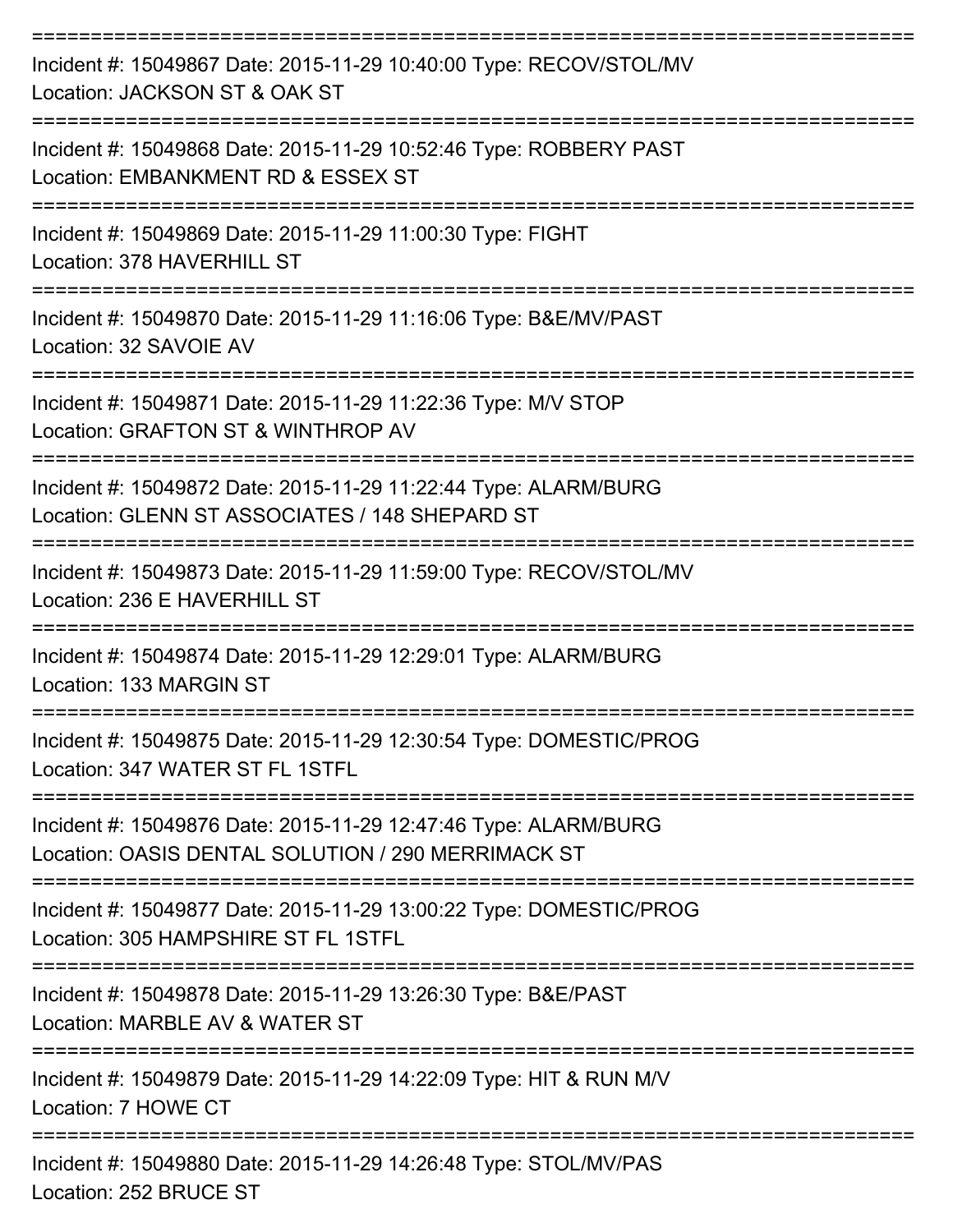Incident #: 15049881 Date: 2015-11-29 14:42:36 Type: HIT & RUN M/V

Location: 144 BAILEY ST =========================================================================== Incident #: 15049882 Date: 2015-11-29 14:49:35 Type: ALARM/BURG Location: SOUTH LAWRENCE EAST SCHOOL / 165 CRAWFORD ST =========================================================================== Incident #: 15049883 Date: 2015-11-29 15:29:22 Type: HIT & RUN M/V Location: COLUMBUS AV & HAVERHILL ST =========================================================================== Incident #: 15049884 Date: 2015-11-29 15:34:05 Type: E911 HANGUP Location: SUNBRIDGE / 800 ESSEX ST =========================================================================== Incident #: 15049885 Date: 2015-11-29 15:50:08 Type: LARCENY/PAST Location: 380 ELM ST #33 =========================================================================== Incident #: 15049886 Date: 2015-11-29 16:09:18 Type: AUTO ACC/NO PI Location: FRANKLIN ST & TREMONT ST =========================================================================== Incident #: 15049887 Date: 2015-11-29 16:34:12 Type: B&E/MV/PAST Location: AMESBURY ST & COMMON ST =========================================================================== Incident #: 15049888 Date: 2015-11-29 17:16:16 Type: DOMESTIC/PROG Location: 28 SUMMER ST =========================================================================== Incident #: 15049889 Date: 2015-11-29 17:56:31 Type: DISTURBANCE Location: 11 SUMMER ST =========================================================================== Incident #: 15049890 Date: 2015-11-29 18:02:55 Type: KEEP PEACE Location: 188 HIGH ST FL 1 =========================================================================== Incident #: 15049891 Date: 2015-11-29 18:28:05 Type: MV/BLOCKING

Location: 91 BUTLER ST

===========================================================================

Incident #: 15049892 Date: 2015-11-29 18:35:41 Type: DISORDERLY Location: 357 BROADWAY

===========================================================================

Incident #: 15049893 Date: 2015-11-29 19:02:12 Type: SHOTS FIRED Location: 85 S BOWDOIN ST

===========================================================================

Incident #: 15049894 Date: 2015-11-29 19:11:35 Type: NOISE ORD Location: 4 INMAN ST #25 FL 3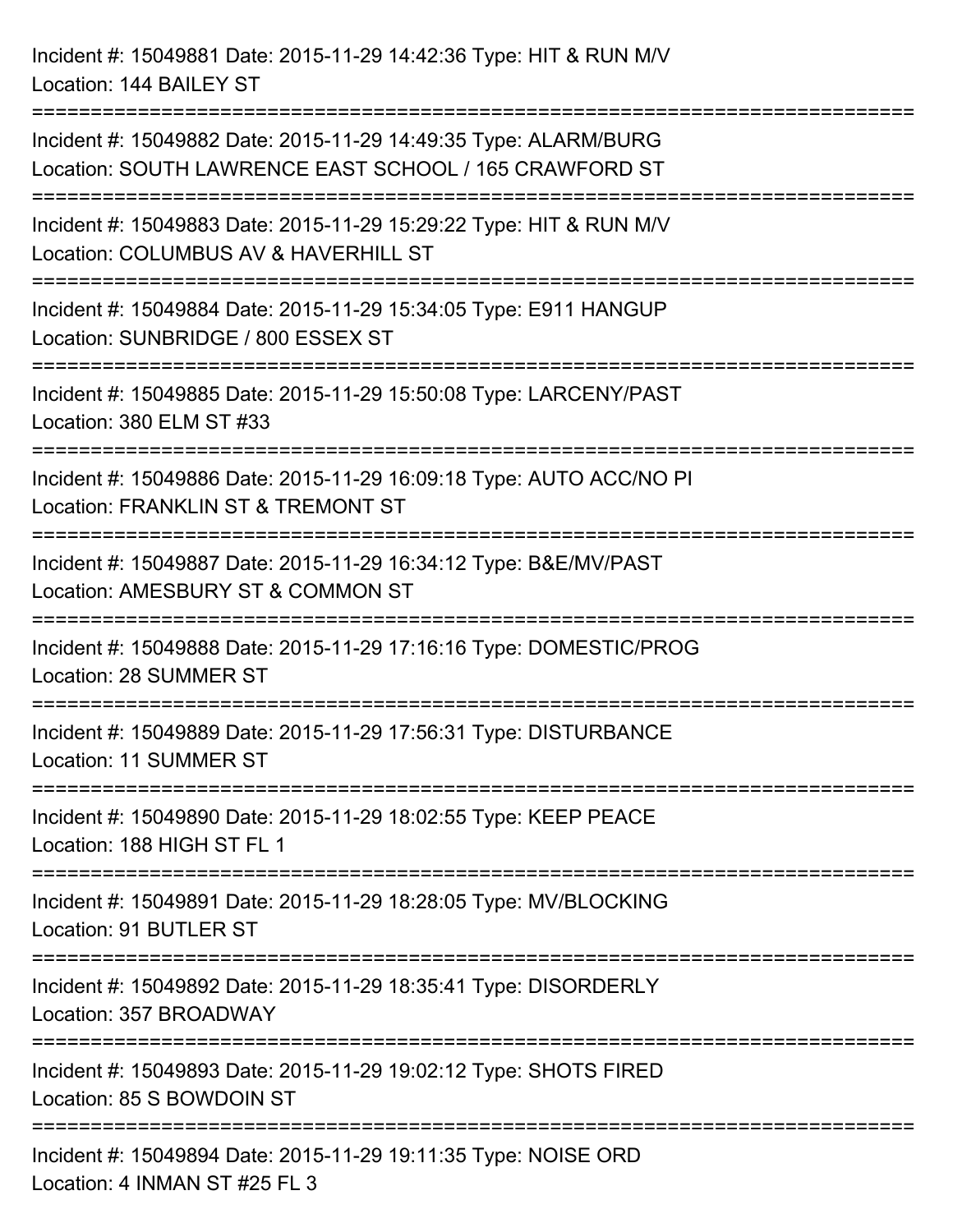| Incident #: 15049895 Date: 2015-11-29 19:28:40 Type: KEEP PEACE<br>Location: 188 HIGH ST                                                       |
|------------------------------------------------------------------------------------------------------------------------------------------------|
| Incident #: 15049896 Date: 2015-11-29 19:41:28 Type: LOCKOUT<br>Location: 38 ALLSTON ST #REAR FL 2                                             |
| Incident #: 15049897 Date: 2015-11-29 19:50:48 Type: TRESPASSING<br>Location: 11 SUMMER ST                                                     |
| Incident #: 15049898 Date: 2015-11-29 19:52:29 Type: SUS PERS/MV<br>Location: WALGREENS / 220 S BROADWAY<br>================================== |
| Incident #: 15049899 Date: 2015-11-29 20:18:36 Type: SUS PERS/MV<br>Location: 87 NESMITH ST                                                    |
| Incident #: 15049900 Date: 2015-11-29 20:50:08 Type: MISSING PERS<br>Location: 175 LOWELL ST                                                   |
| Incident #: 15049901 Date: 2015-11-29 21:10:27 Type: E911 HANGUP<br>Location: 5 MAGNOLIA ST                                                    |
| Incident #: 15049902 Date: 2015-11-29 21:35:56 Type: ALARM/BURG<br>Location: DUARTE MULTI SERVICES / 195 LAWRENCE ST                           |
| Incident #: 15049903 Date: 2015-11-29 21:46:02 Type: DRUG OVERDOSE<br>Location: 113 RIVER POINTE WY #6111 FL 1                                 |
| Incident #: 15049904 Date: 2015-11-29 22:07:24 Type: M/V STOP<br>Location: WINTHROP AV                                                         |
| Incident #: 15049905 Date: 2015-11-29 22:14:46 Type: MV/BLOCKING<br>Location: 45 FERN ST                                                       |
| Incident #: 15049906 Date: 2015-11-29 22:42:26 Type: ALARM/BURG<br>Location: THE PARTHUM SCHOOL / 258 E HAVERHILL ST                           |
| Incident #: 15049907 Date: 2015-11-29 22:51:15 Type: NOISE ORD<br>Location: 174 JACKSON ST #3 FL 2                                             |
| Incident #: 15049909 Date: 2015-11-29 23:27:47 Type: THREATS<br>Location: 180 BOXFORD ST                                                       |

===========================================================================